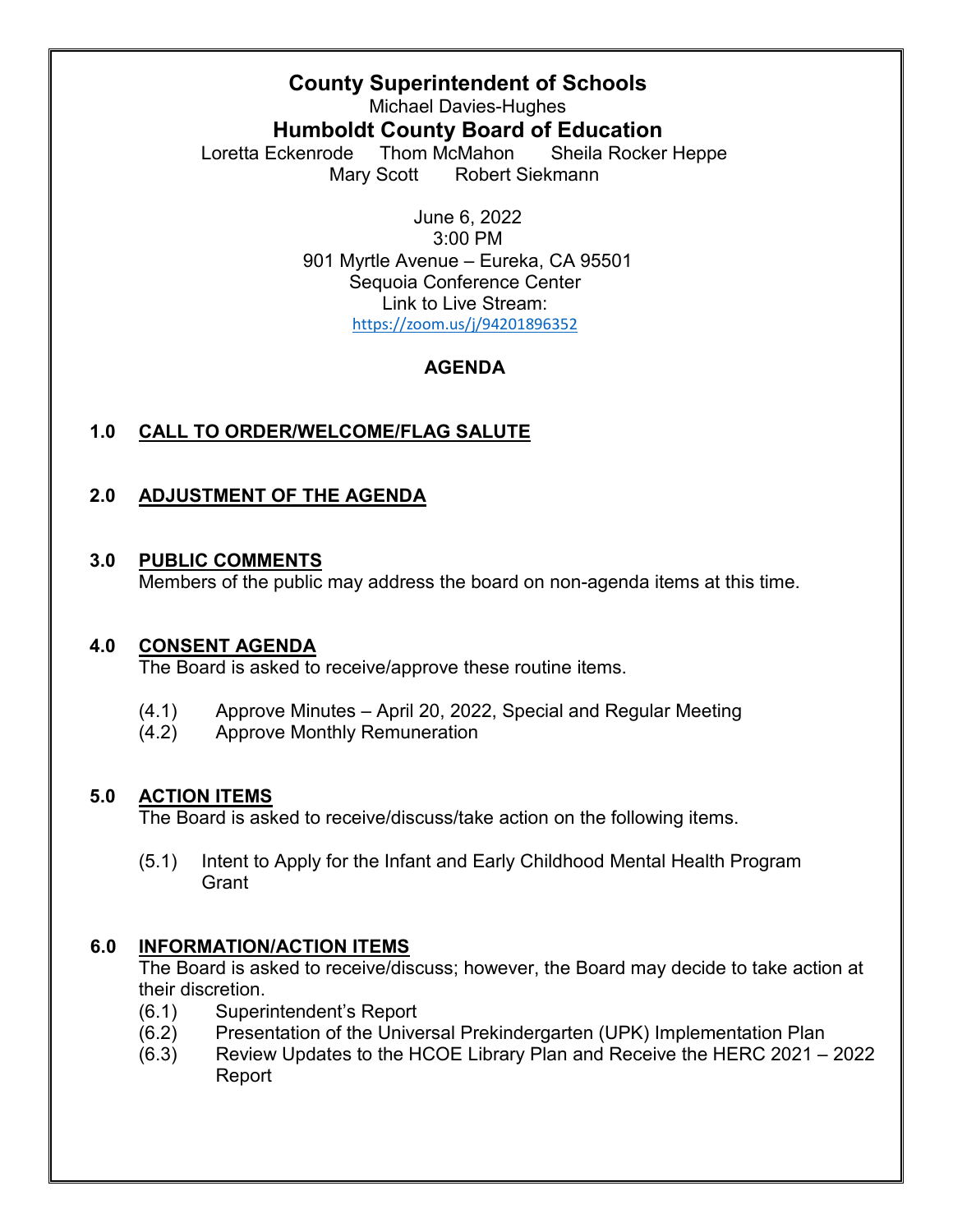## **7.0 BOARD MEMBER ANNOUNCEMENTS/COMMENTS/REPORTS**

### **8.0 CONSIDERATION OF INTERDISTRICT TRANSFER REQUEST APPEALS**

#### **OPEN SESSION**

(8.1) Interdistrict Appeal Hearing for Student 2022-2023 #03 (K.S) South Bay Union School District (SBUSD)

#### **CLOSED SESSION**

(8.2) Board Deliberation RE: Interdistrict Appeal Hearing for Student 2022-2023 #03 (K.S.) (SBUSD)

#### **OPEN SESSION**

- (8.3) Board Report Out of Closed Session (Cal. Educ. Code Section 35146)
- (8.4) Interdistict Appeal Hearing for Student 2022-2023 #04 (C.B.) South Bay Union School District (SBUSD)

#### **CLOSED SESSION**

(8.5) Board Deliberation RE: Interdistrict Appeal Hearing for Student 2022-2023 #04 (C.B.) (SBUSD)

### **OPEN SESSION**

(8.6) Board Report Out of Closed Session (Cal. Educ. Code Section 35146)

### **9.0 ADJOURNMENT**

NOTICE: Any writing, not exempt from public disclosure, which is distributed to all or a majority of the members of the governing board by any person in connection with a matter subject to discussion or consideration at an open meeting of the board is available for public inspection at the Superintendent's Office, 901 Myrtle Avenue, Eureka CA 95501, 707 445-7030. Individuals requiring disability-related accommodations or modifications, or language interpretation or translation of any or all the board packet, in order to participate in the Board meeting should contact the Superintendent of Schools Office no later than 24- hours prior to the meeting - by phone (707) 445-7030; e-mail: ncarrigan@hcoe.org; or mail: 901 Myrtle Avenue, Eureka, CA 95501.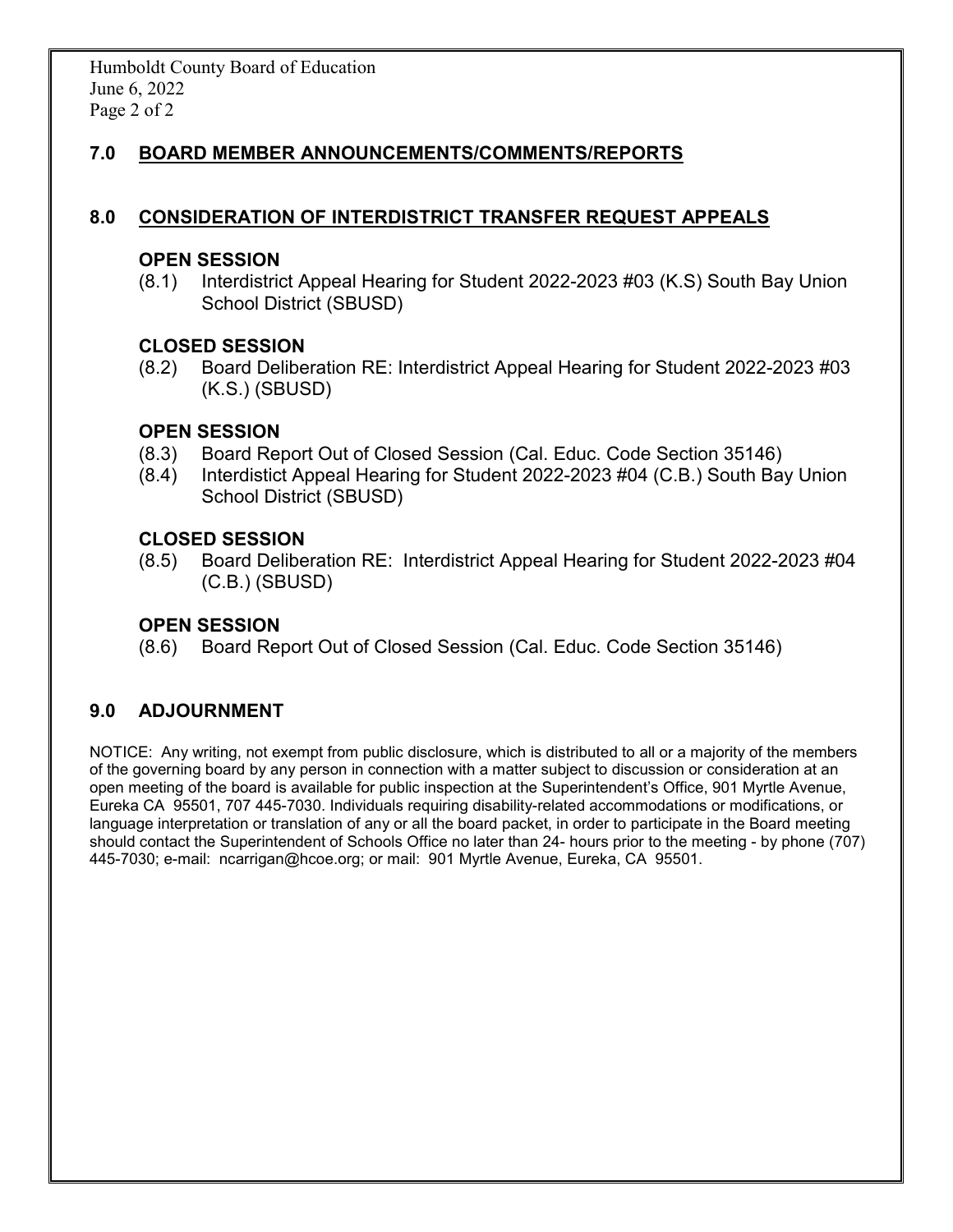# **County Superintendent of Schools**

Michael Davies-Hughes **Humboldt County Board of Education** Loretta Eckenrode Thom McMahon Sheila Rocker Heppe Mary Scott Robert Siekmann

> June 6, 2022 4:00 PM 901 Myrtle Avenue – Eureka, CA 95501 Sequoia Conference Center Link to Live Stream: <https://zoom.us/j/94201896352>

## **SPECIAL MEETING AGENDA**

# **1.0 CALL TO ORDER/WELCOME/FLAG SALUTE**

# **2.0 ADJUSTMENT OF THE AGENDA**

## **3.0 PUBLIC COMMENTS**

Members of the public may address the board on non-agenda items at this time.

# **4.0 PUBLIC REPORTS AND HEARINGS**

- (4.1) Local Control Accountability Plan (LCAP) for Court & Community Schools
- (4.2) 2022-2023 Humboldt County Office of Education Budget

# **5.0 ADJOURNMENT**

NOTICE: Any writing, not exempt from public disclosure, which is distributed to all or a majority of the members of the governing board by any person in connection with a matter subject to discussion or consideration at an open meeting of the board is available for public inspection at the Superintendent's Office, 901 Myrtle Avenue, Eureka CA 95501, 707 445-7030. Individuals requiring disability-related accommodations or modifications, or language interpretation or translation of any or all the board packet, in order to participate in the Board meeting should contact the Superintendent of Schools Office no later than 24- hours prior to the meeting - by phone (707) 445-7030; e-mail: ncarrigan@hcoe.org; or mail: 901 Myrtle Avenue, Eureka, CA 95501.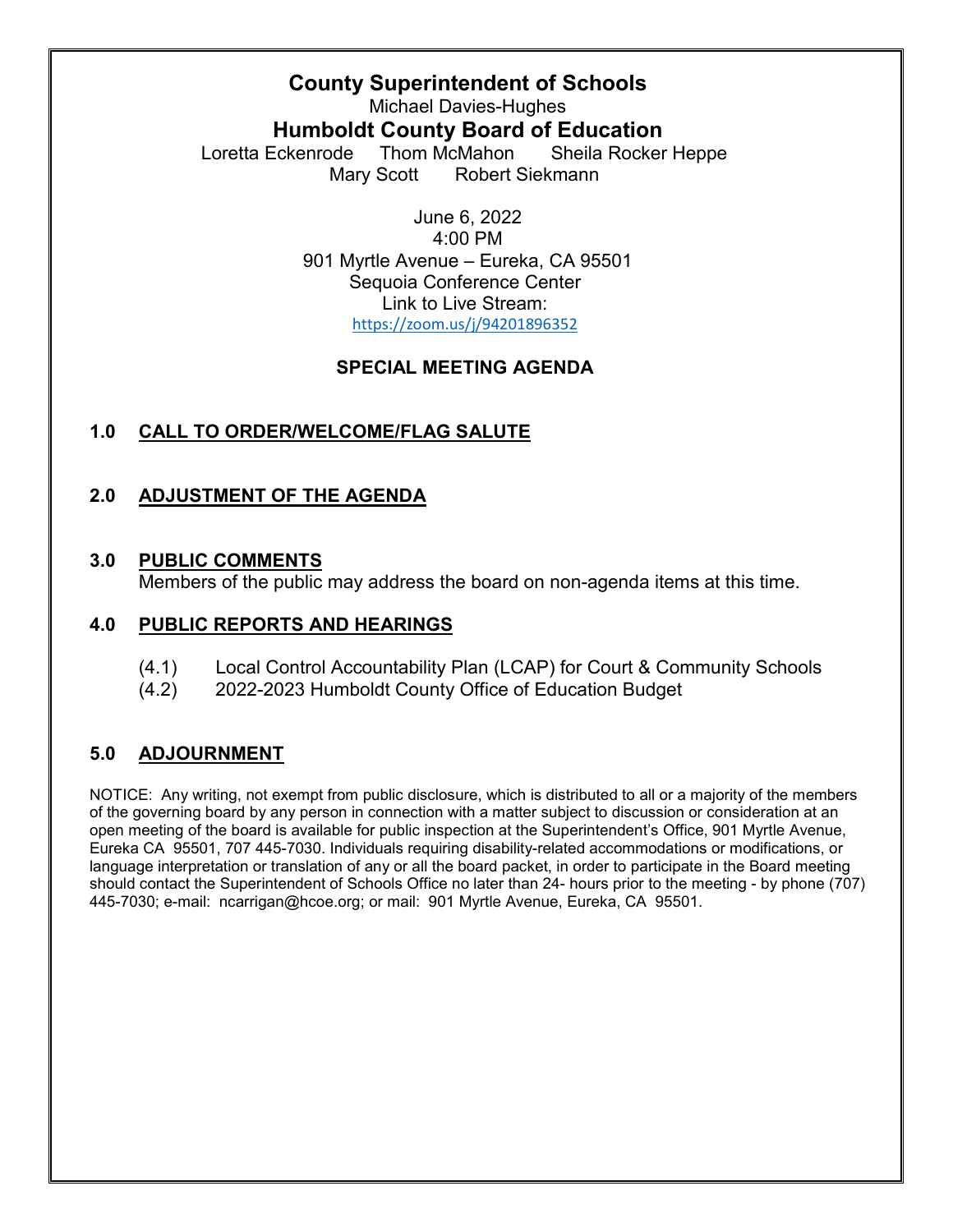# **County Superintendent of Schools**

Michael Davies-Hughes **Humboldt County Board of Education** Loretta Eckenrode Thom McMahon Sheila Rocker Heppe Mary Scott Robert Siekmann

> June 8, 2022 3:00 PM 901 Myrtle Avenue – Eureka, CA 95501 Annex Conference Room Link to Live Stream: <https://zoom.us/j/94201896352>

## **AGENDA**

# **1.0 CALL TO ORDER/WELCOME/FLAG SALUTE**

# **2.0 ADJUSTMENT OF THE AGENDA**

### **3.0 PUBLIC COMMENTS**

Members of the public may address the board on non-agenda items at this time.

### **4.0 PUBLIC REPORTS AND HEARINGS**

Receive Public Comment on the 2022-2023 Education Protection Account (EPA) Funds Budget

# **5.0 CONSENT AGENDA**

The Board is asked to receive/approve these routine items.

- (5.1) Approve Monthly Remuneration
- (5.2) Adopt Resolution to Provide Short-Term Cash Loans to School Districts in Humboldt County
- (5.3) Adopt Special Reserve Fund Appropriation Resolution

### **6.0 ACTION ITEMS**

The Board is asked to receive/discuss/take action on the following items.

- (6.1) Approve the Local Control Accountability Plan (LCAP) for Court & Community Schools
- (6.2) Adopt the 2022-2023 Humboldt County Office of Education Budget
- (6.3) Accept Education Protection Account (EPA) Funds
- (6.4) Set Superintendent's Salary for 2022-2023